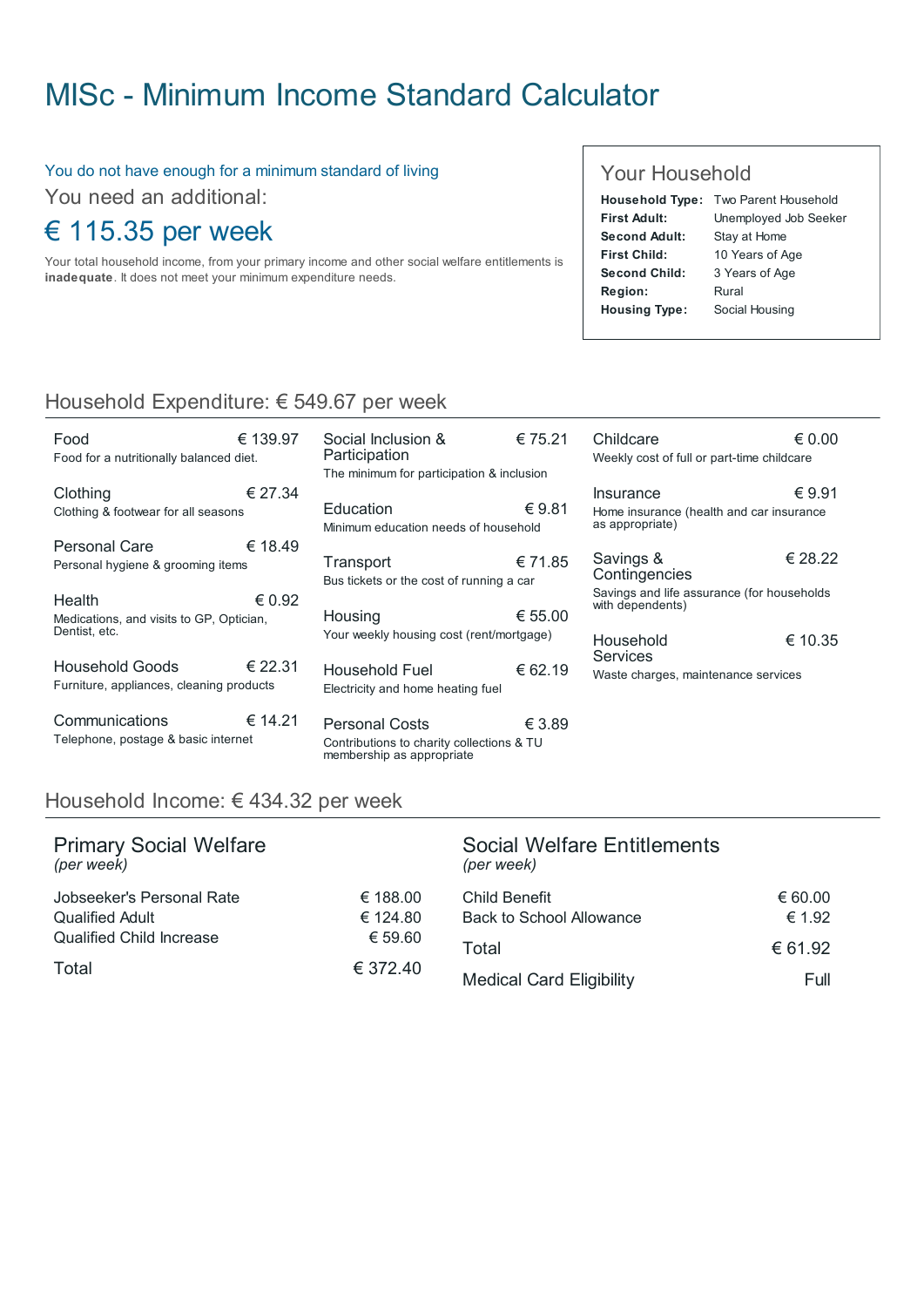# MISc - Minimum Income Standard [Calculator](http://www.misc.ie/)

As a minimum, your household needs:

Earnings of:

€25,252.24 per year

So that your total household income, including earnings after tax and social welfare entitlements, covers your household's minimum expenditure needs.

#### Your Household

|                      | Household Type: Two Parent Household |  |
|----------------------|--------------------------------------|--|
| First Adult:         | <b>Employed Full Time</b>            |  |
| Second Adult:        | Stay at Home                         |  |
| First Child:         | 10 Years of Age                      |  |
| Second Child:        | 3 Years of Age                       |  |
| Region:              | Rural                                |  |
| <b>Housing Type:</b> | Social Housing                       |  |

### Household Expenditure: € 602.56 per week

| Food<br>Food for a nutritionally balanced diet.                     | € 139.97        |
|---------------------------------------------------------------------|-----------------|
| Clothing<br>Clothing & footwear for all seasons                     | € 27.34         |
| Personal Care<br>Personal hygiene & grooming items                  | € 18.49         |
| Health<br>Medications, and visits to GP, Optician,<br>Dentist, etc. | $\epsilon$ 0.92 |
| Household Goods<br>Furniture, appliances, cleaning products         | € 22.31         |
| Communications<br>Telephone, postage & basic internet               | € 14.21         |

| Social Inclusion &<br>Participation<br>The minimum for participation & inclusion | € 75.21  | C<br>W         |
|----------------------------------------------------------------------------------|----------|----------------|
| Education<br>Minimum education needs of household                                | €9.81    | In<br>Ho<br>as |
| Transport<br>Bus tickets or the cost of running a car                            | € 126.05 | S<br>C<br>Sε   |
| Housing<br>Your weekly housing cost (rent/mortgage)                              | €45.00   | wi<br>н        |
| Household Fuel<br>Electricity and home heating fuel                              | € 62.19  | S<br>Ŵ         |

€ 7.65 Personal Costs Contributions to charity collections & TU membership as appropriate

| Childcare<br>Weekly cost of full or part-time childcare                  | $\epsilon$ 0.00 |
|--------------------------------------------------------------------------|-----------------|
| Insurance<br>Home insurance (health and car insurance<br>as appropriate) | € 14.84         |
| Savings &<br>Contingencies                                               | € 28.22         |
| Savings and life assurance (for households<br>with dependents)           |                 |
| Household<br>Services                                                    | € 10.35         |

aste charges, maintenance services

#### Household Income: € 603.55 per week

| Taxable Income<br>(per week)           |                          | <b>Social Welfare Entitlements</b><br>(per week) |          |
|----------------------------------------|--------------------------|--------------------------------------------------|----------|
| <b>Gross Salary</b>                    | €485.62                  | Child Benefit                                    | € 60.00  |
| Income Tax                             | $-€0.00$                 | Family Income Supplement                         | € 91.00  |
| <b>PRSI</b><br>Universal Social Charge | $-€ 19.42$<br>$-€ 15.57$ | <b>Back to School Allowance</b>                  | € 1.92   |
|                                        |                          | <b>Total Social Welfare</b>                      | € 152.92 |
| <b>Net Salary</b>                      | €450.63                  | <b>Medical Card Eligibility</b>                  | Full     |